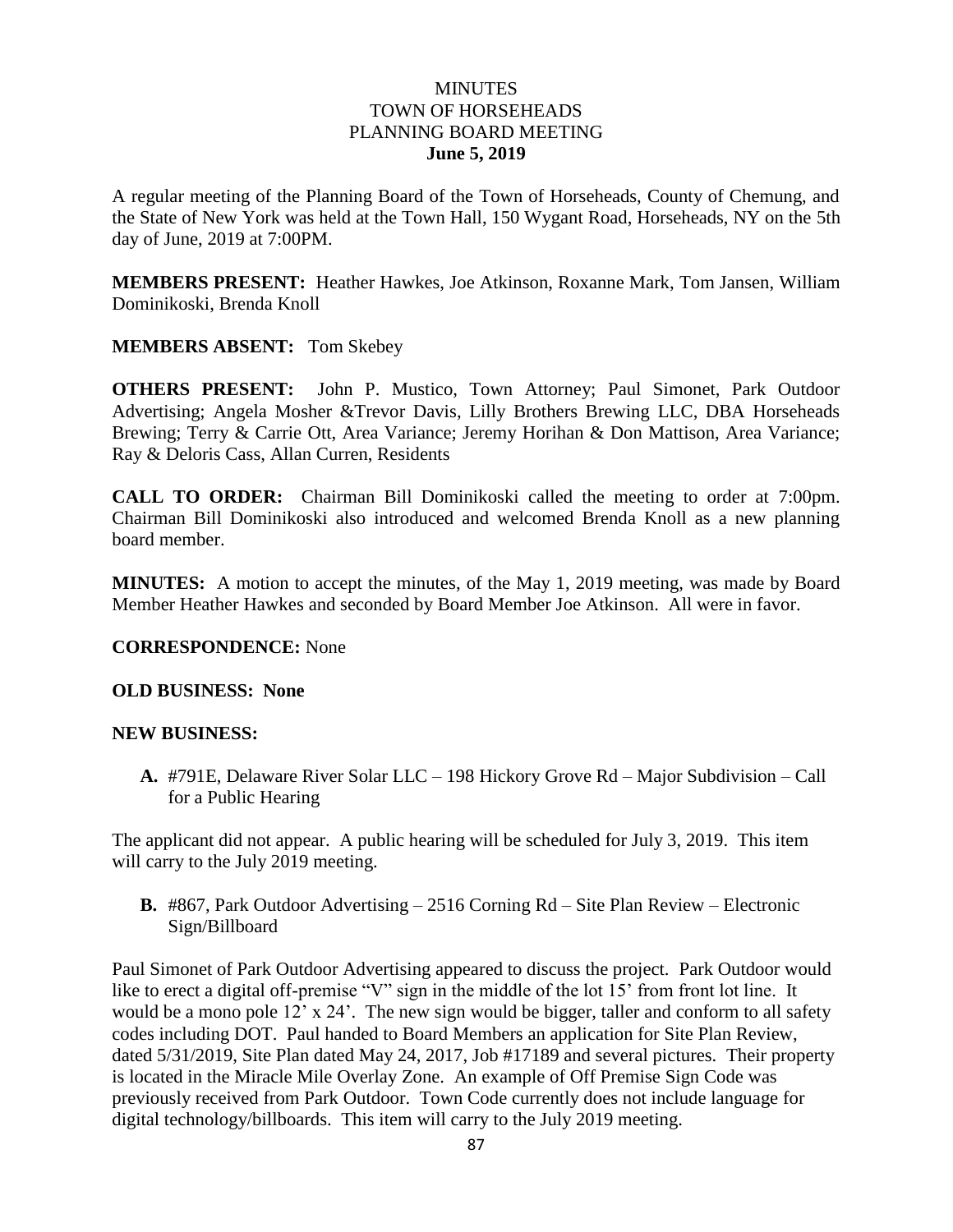**C.** #705C, Lilly Brothers Brewing LLC, DBA Horseheads Brewing – 250 Old Ithaca Rd – Site Plan Review – Addition of a Gated Outdoor Beer Garden & Cooler to Existing Building

Angela Mosher, representing Lilly Brothers, and Trevor Davis, general manager of the brewery, appeared to discuss the project. They would like to add an outdoor area. Angela showed pictures of the stone they would like to use and described what they would like the patio to look like. Fence would be approximately chest height. There would be one outdoor speaker. Parking will be increased. John P. Mustico explained a site plan showing parking is necessary before approval. The site plan also needs to reflect dimensions of property lines to the nearest structures. Their liquor license for this change is pending. The outdoor cooler, pole barn, may not be added right away. This will be referred to the County. This item will carry to the July 2019 meeting.

**D.** #868, Don Mattison – 301 Pine View Drive – Area Variance – Side Yard Setback 3 Feet

Jeremy Horihan, applicant's attorney, and Don Mattison appeared to discuss the project. Don would like to add a second floor as well as an addition that would be approximately 3 feet from the side property line. Don Mattison stated his neighbor was alright with this and would sign a statement. Roxanne M. questioned the closeness of 3 feet to the neighbor on the side and safety issues and if possible could the addition go on the back of the house. The deck is 6 feet from the property line. The garage is also 6 feet from the property line. This item will be referred to the County and must be referred to the Zoning Board of Appeals. John P. Mustico explained the role ZBA will have in this review and that Tom Skebey will need to determine if the State needs to review the project.

### **RESOLUTION #7 OF 2019**

# **RESOLUTION MAKING A POSITIVE RECOMMENDATION TO THE ZONING BOARD OF APPEALS FOR PROJECT #868, DON MATTISON – 301 PINE VIEW DRIVE – AREA VARIANCE – SIDE YARD SETBACK 3 FEET**

Motion by: Board Member Joe Atkinson Seconded by: Board Member Tom Jansen

**WHEREAS,** by way of Area Variance Application, dated May, 24, 2019, SEQR dated May 24, 2019, Second Floor Addition Plan, received May 24, 2019, marked received as "A", Plot Plan, titled Suburban Manor, Part I, dated May 3, 1971, Job #RE: 823, marked received as "A", Don Mattison made application for a Side Yard Setback Variance of 3 Feet for the Addition, location 301 Pine View Drive, and

**WHEREAS,** on June 5, 2019, Don Mattison and Jeremy Horihan, applicant's attorney, appeared before the Planning Board and a discussion was held, and

**WHEREAS**, the zoning is Residential A, and

**WHEREAS,** the deck is currently 6 feet from the property line, the garage is 6 feet from the property line, a variance was given in 1971 when the home was built, and

**WHEREAS,** Don Mattison is requesting a 3 foot side yard setback for the addition, and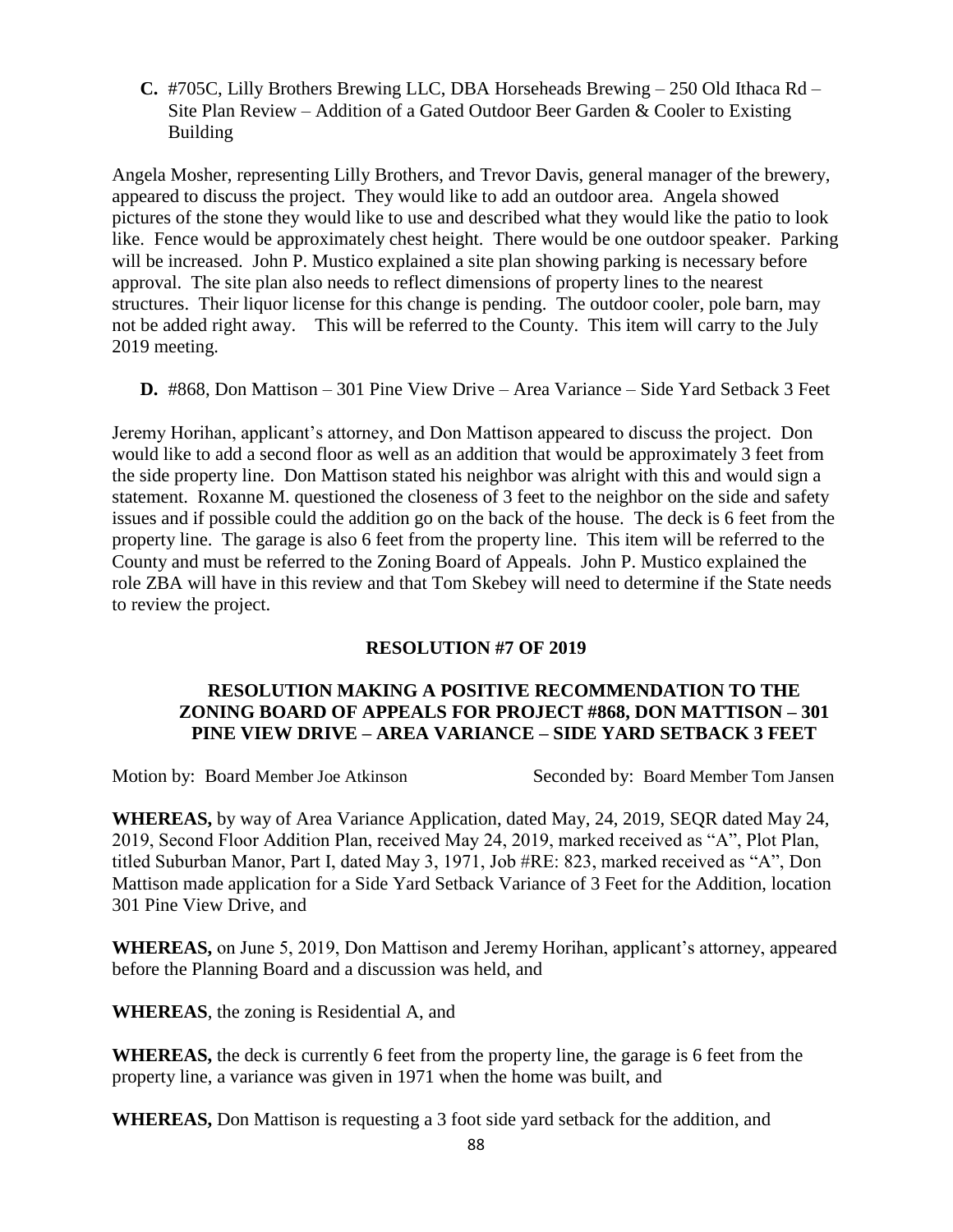**WHEREAS,** this project will be referred to the Chemung County Planning Board, and

**WHEREAS,** the Town Planning Board, having duly considered the same,

**NOW, THEREFORE, BE IT RESOLVED,** this motion is not carried, no action taken due to a divided vote for recommendation to the Zoning Board of Appeals for project #868, Don Mattison, 301 Pine View Drive, Area Variance, side yard setback of 3 feet for an addition to the house.

**AYES:** (3) Atkinson, Jansen, Dominikoski **NAYES:** (3) Hawkes, Mark, Knoll

**E.** #869, Terry Ott – 5 E Vargo Rd – Area Variance – Construction of an Approximate 24' x 36' Stable for 2 Horses

Terry and Carrie Ott appeared to discuss the project and presented 2 options. The Ott's own two parcels. Their residence is located in Residence A zoning. Option 1 would be to construct the stable in the portion of their land zoned Hill & Agriculture. If constructed in this section, the barn would not meet the 200 foot property line setback on all sides. This presents a setback issue, setback variance request. Option 2 is to construct the stable in Residence A zoning closer to their residence. This presents zoning issues, which would need to go before the Town Board and also livestock issues. The Ott's have begun the process to combine both parcels. The stable is approximately 24' x 35' and would house 2 horses. Livestock is not allowed in Residence A. All roads in the Town are zoned Residence A. John P. Mustico suggested the Ott's write an application to the Town Board asking for a change in Residence A zoning. The change would be to allow "ranchette" properties with 5 plus acres, such as this one, to have livestock and be able to utilize their property for this type of request. This Board can't recommend the zoning change at this time, however, the Ott's can proceed as suggested by John P. Mustico. This item needs to be referred to the Zoning Board of Appeals.

### **RESOLUTION #8 OF 2019**

# **RESOLUTION MAKING A POSITIVE RECOMMENDATION TO THE ZONING BOARD OF APPEALS FOR PROJECT #869, TERRY OTT – 5 E VARGO RD – AREA VARIANCE – CONSTRUCTION OF AN APPROXIMATE 24' X 36' STABLE FOR 2 HORSES – OPTION #1**

Motion by: Board Member Joe Atkinson Seconded by: Board Member Heather Hawkes

**WHEREAS,** by way of Area Variance Application, dated May, 24, 2019, SEQR dated May 24, 2019, Proposed Option #1 Aerial View, marked receives as "A", received May 24, 2019, and Porposed Option #2 Aerial View, marked received as "A", Terry Ott made application for a Property Line Setback to Construct an Approximate 24' x 36' Stable for 2 Horses, location 5 E. Vargo Road, and

**WHEREAS,** on June 5, 2019, Terry and Carrie Ott appeared before the Planning Board and a discussion was held, and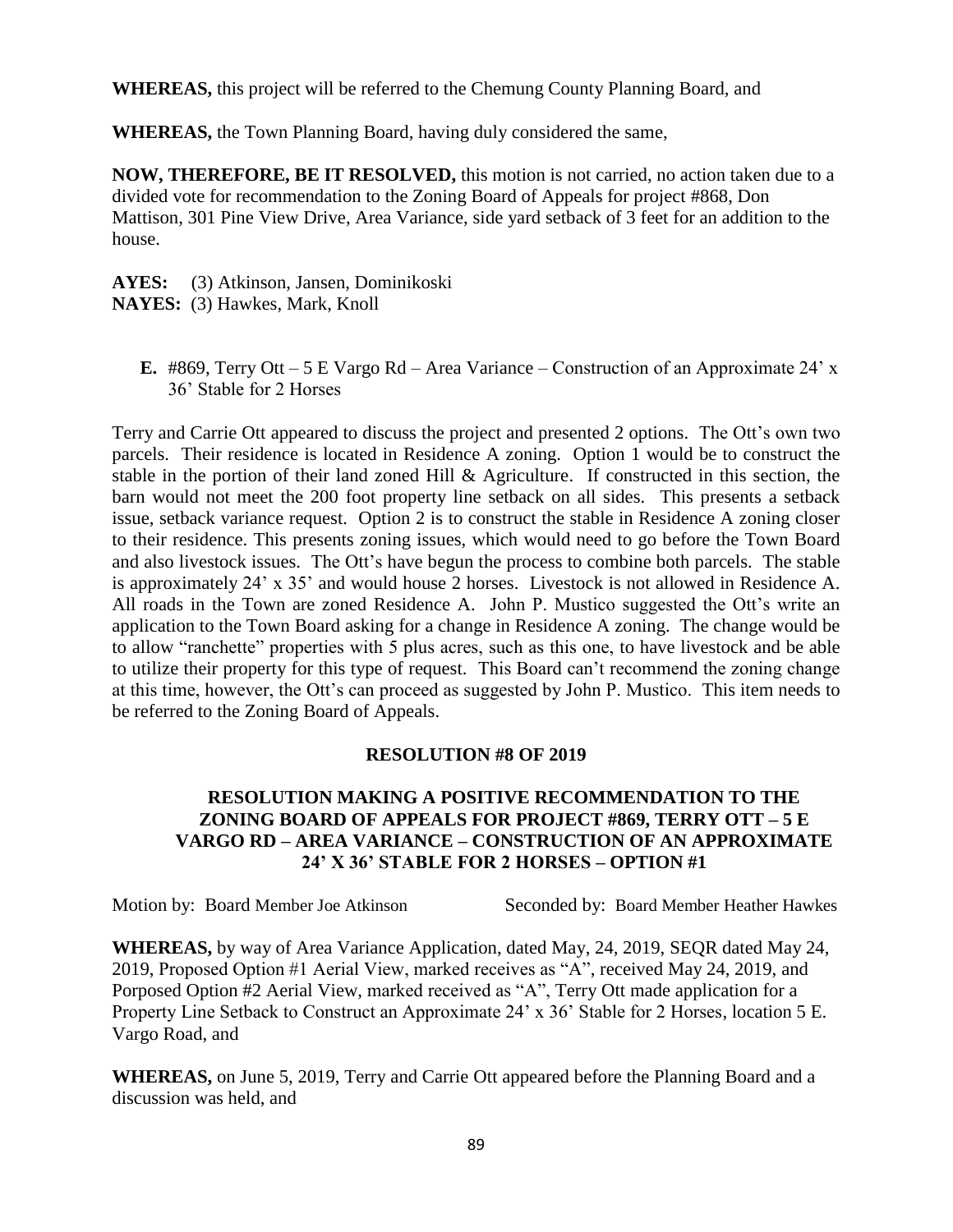**WHEREAS**, the Ott's own two parcels, and

**WHEREAS,** the Ott's residence is located in Residence A zoning, and

**WHEREAS**, Option #1 entails constructing the stable in the portion of their land zoned Hill  $\&$ Agriculture and would not meet the 200 foot property line setback on all sides, and

**WHEREAS,** the stable will be approximately 24' x 36' and house 2 horses, and

**WHEREAS,** the Town Planning Board, having duly considered the same,

**NOW, THEREFORE, BE IT RESOLVED,** the Town Planning Board of the Town of Horseheads, makes a positive recommendation to the Zoning Board of Appeals for project #869, Terry Ott, 5 E. Vargo Rd, Area Variance, property setback, for the construction of a 24' x 36' stable to house 2 horses, option #1.

**AYES:** (6) Hawkes, Atkinson, Mark, Knoll, Jansen, Dominikoski **NAYES:** (0)

**F.** #870, Referral from Town Board – Old Ithaca Rd, Level Acres – Business Zoned – Possible PUD

By Resolution #80 of 2019, the Town Board referred this item to the Planning Board. John P. Mustico began the discussion. This area is having an issue which prompted the Town Board to review the entire area. The area is currently zoned business. This area has a mix of businesses and uses. Specifically, the Level Acres Mobile Home Park is being looked at to be rezoned PUD. They are also a resident owned facility now. The Mobile Home Park has issues specific to them such as replacement/size of trailers, septic, water etc. to name a few. They have applied for a grant to assist with these upgrades. The Town of Horseheads will be their sponsor for the grant and is holding a public hearing June 5, 2019. So, the task at hand is to review the area, determine if all of the area or just a few sections of the area should change to PUD. If zoning changes to PUD and if a business requests a change, the Planning Board would review each request as they do now. This item will carry to the July 2019 meeting.

### **OTHER BUSINESS:**

A. Cell Tower Code Review

Joe Atkinson began the discussion. He explained the similarities between what he wrote and the Village of Horsehead's code. The item missing in both his code and the Village's was the length of time a cell tower can be dormant and declared abandoned. Roxanne Mark has pictures of camouflage cell towers. She will present them at the July meeting. Roxanne M. also brought up a question regarding screening/barriers and possibly having an inspection done to make sure applicants comply. John P. Mustico explained the next step in this process. If this Board would like to approve Cell Tower Code as prepared by Joe Atkinson, a recommendation to the Horseheads Town Board is next step. The Town Board would refer this to the County and all neighboring municipalities inside and outside of the Town. The Town would hold a public hearing, perform SEQR review and then vote whether to approve or not approve the Cell Tower Code as written. This item will carry to the July 2019 meeting.